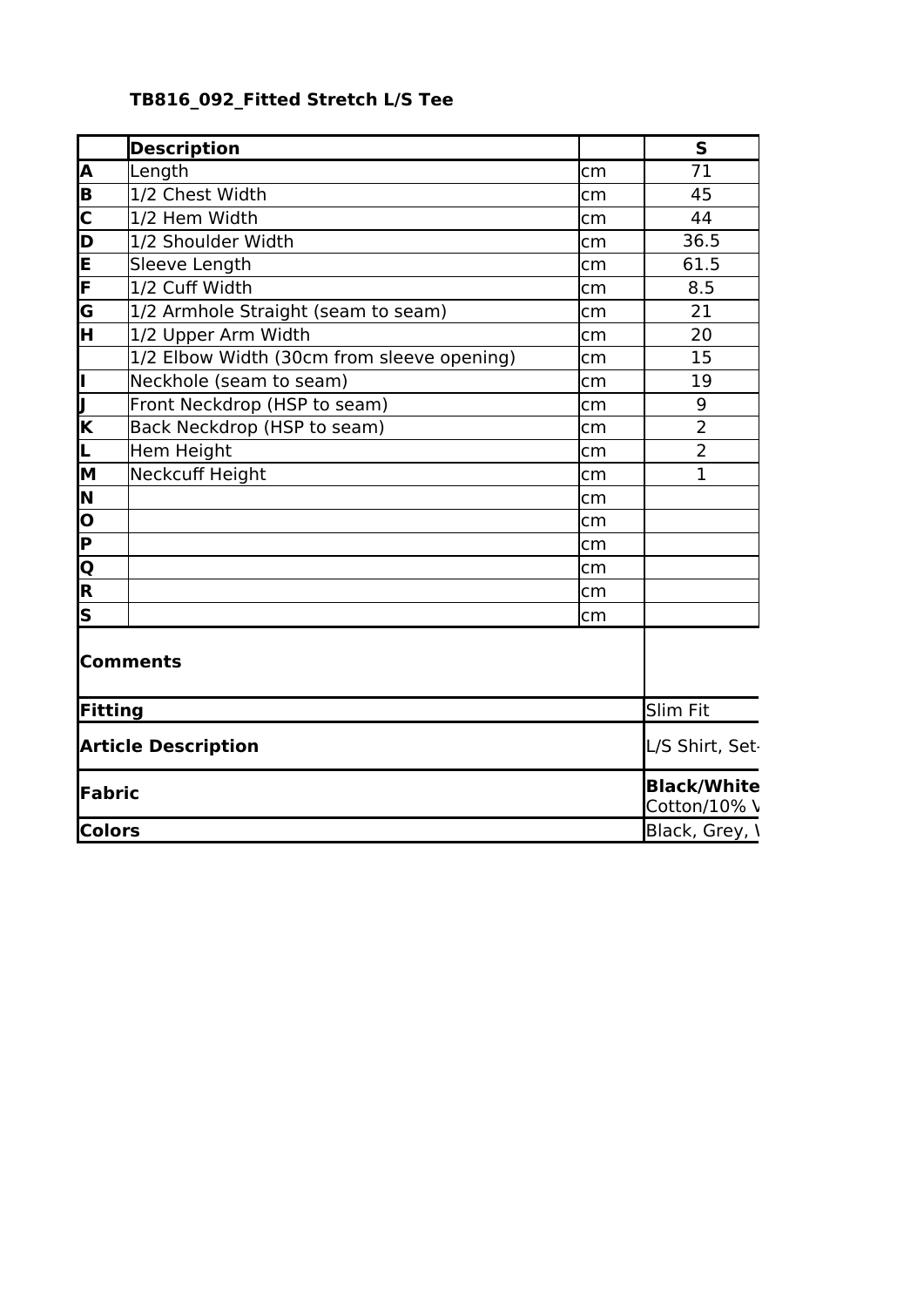

-In, Roundneck, small rib-neck

White, Burgundy, Forest, Charcoal **Burgundy/Forest:** 95% Cotton/5% Elasthan, Single Jersey, ca. 180 g/m<sup>2</sup> // Grey /iscose/5% Elasthan / Charcoal: 57% Cotton/38% Polyester/5% Elastan